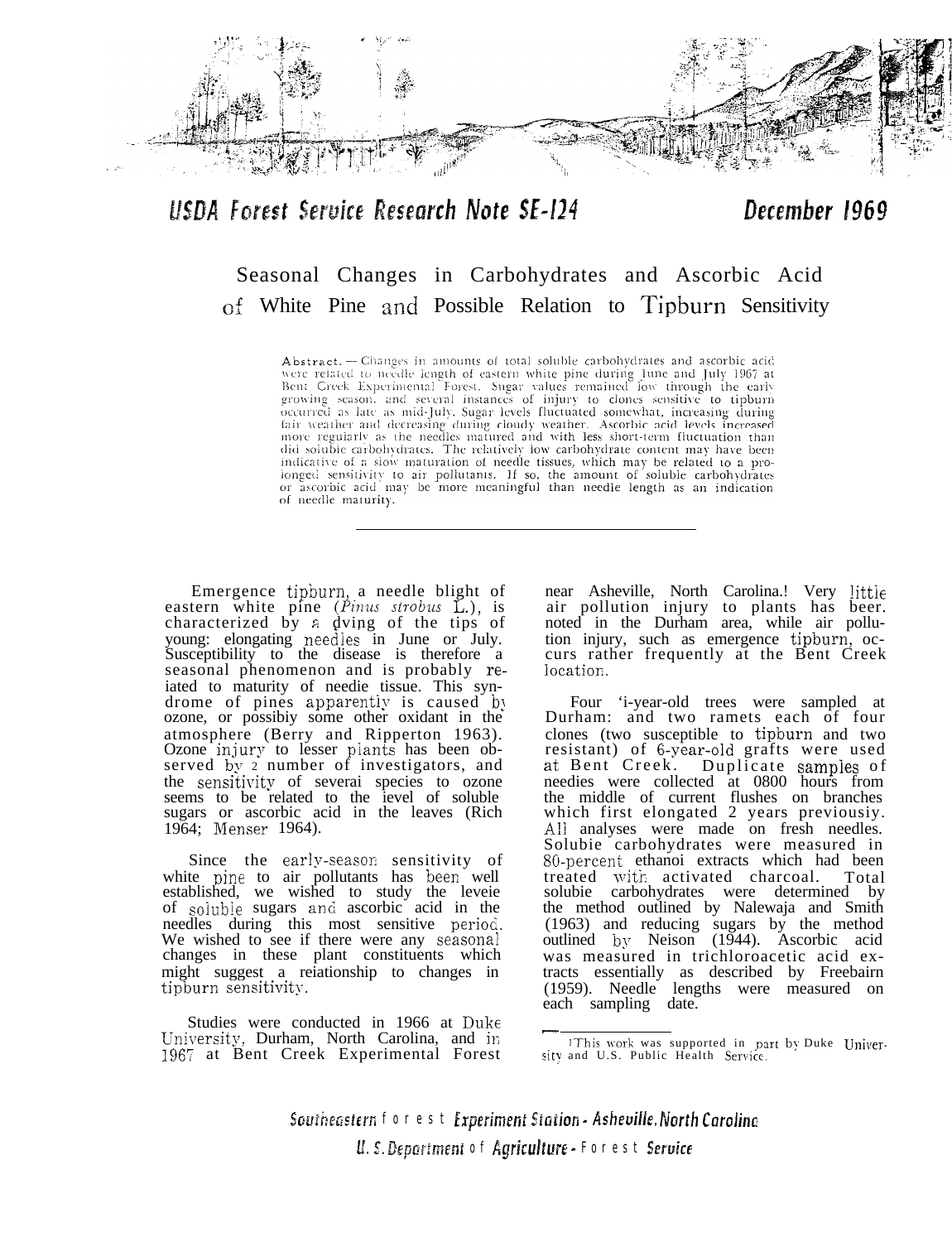Total carbohydrate contents at Durham (fig. 1) increased roughly in the same pattern as did needle lengths. Reducing sugar values were more variable, but they did show a general increase as the season advanced. Ascorbic acid changes were not determined.

At Rent Creek (fig. 2) needle length increased regularly from early June to mid-July. Total carbohydrate levels, however, remained about constant until the end of June, with the only conspicuous increase occurring early in July. Reducing sugars remained essentially unchanged over the sampling period. Ascorbic acid levels increased over the period except for a slight decrease by mid-July.

The reasons for the differences in sugar trends at the two locations are not clear, although differences in climate and weather



**sugars in white pine needles from Durham (1966).**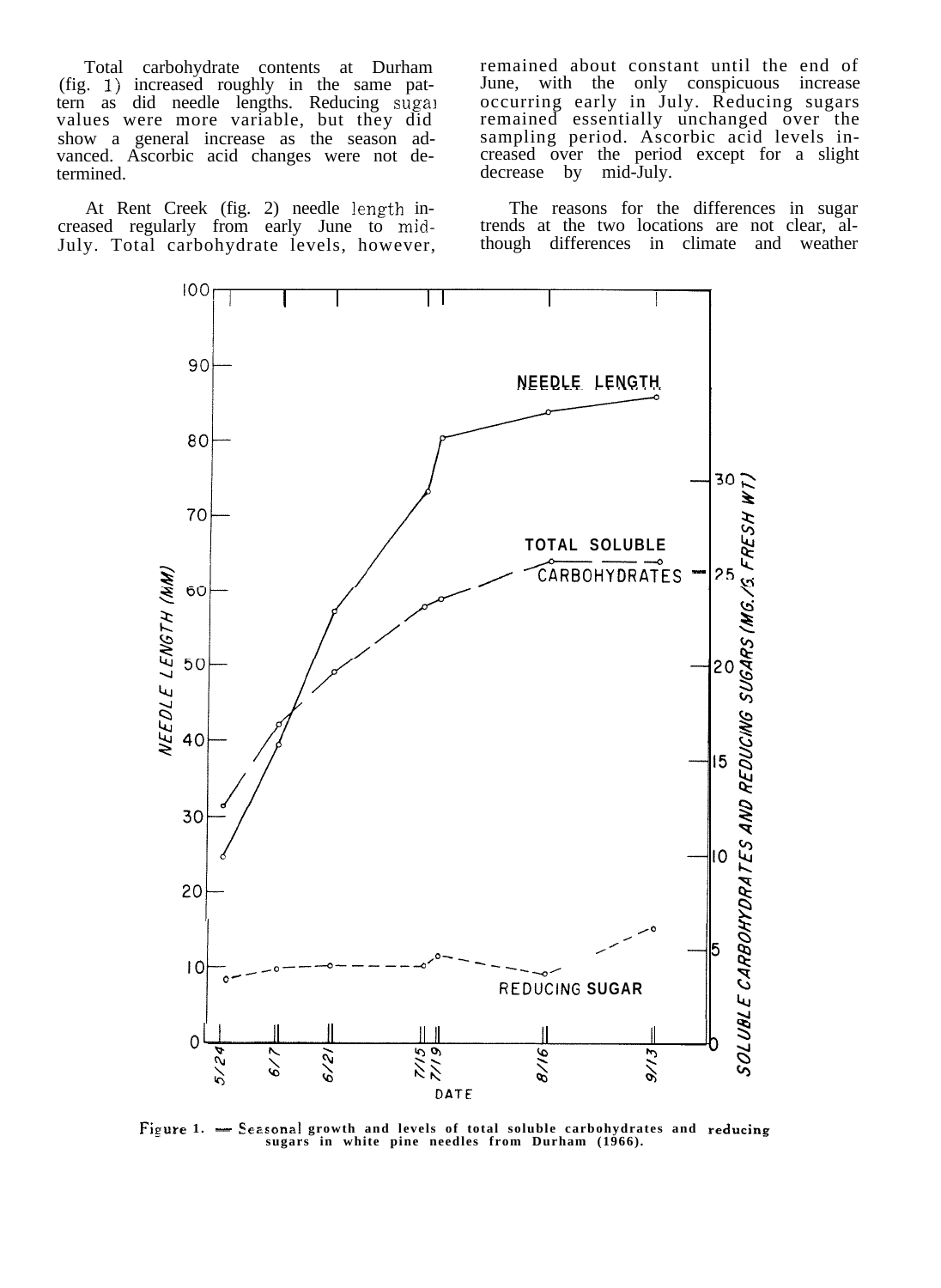are probably involved. Bent Creek has a cooler climate than Durham, and the weather during the sampling period at Bent Creek in  $1967$  was much more variable than at Durham in 1966. A number of periods of cool, cloudy, and rainy weather occurred during the early summer at Bent Creek; this was not the case at Durham. Supplemental studies at Bent Creek indicated that levels of carbohvdrates in needles tended to increase during fair weather, while they were relatively low after a cloudy period. This trend was more apparent for the reducing sugars than for total soluble carbohydrates. Because pertinent weather data were not collected, however, conclusions regarding the effect of short-term weather condition?

on carbohydrate levels in white pine needles cannot be drawn at this time.

Additional data on soluble carbohydrate levels were collected through the fall and winter at Durham. Total carbohydrates increased to a maximum of 50.1 mg./g. fresh weight in January and subsequently declined to  $35.2 \text{ mg/g}$ . in May 1967. Reducing sugars peaked at 9.3 mg./g. fresh weight in February and declined to 5.4 mg./g. in May. The qualitative composition of the soluble carbohydrate fraction did not change greatly during the early growing season. Sucrose was always the most abundant sugar, with glucose and fructose contributing about equally to the



Figure 2.  $\frac{1}{2}$  Seasonal growth and levels of total soluble carbohydrates. ascorbic acid, and reducing sugars in white **Pine needles from Rent Creek** (1967).